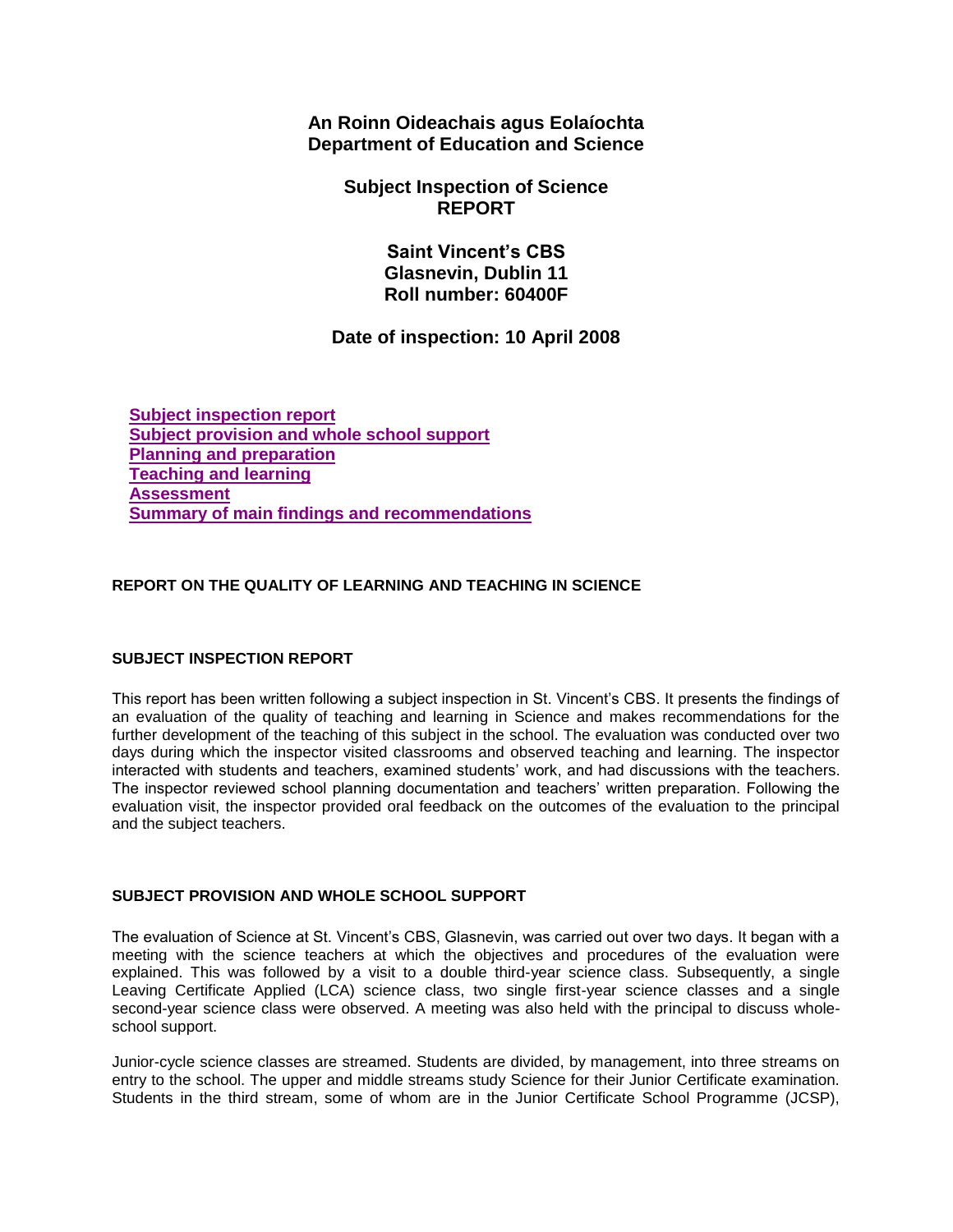follow a course in Home Economics. It is recommended that all in-coming first-year students be given the opportunity to study Science in a mixed-ability setting. First-year students are allocated one double and two single periods for Science each week. This is slightly below syllabus recommendations. Students in second and third year are allocated one double and three single periods each week, which is in line with syllabus requirements.

Students are given a free choice of subjects for senior cycle and some choose to follow the LCA programme. These students study the Science elective and are allocated one double and one single period each week. All other students follow the Transition Year (TY) programme before progressing to Leaving Certificate. TY students receive one double and one single period of Science each week. Biology, Chemistry and Physics are all on the Leaving Certificate curriculum. This is commendable in a school the size of St. Vincent's.

There are three teachers of science subjects in the school, and all are currently teaching Junior Certificate Science. Although there is a school policy in operation in relation to continuous professional development (CPD), it is reported that uptake by teachers of in-service courses is low. It is recommended that management put procedures in place to facilitate the release of teachers to the greatest extent possible to attend in-service. Teachers should be encouraged to avail fully of all the opportunities for CPD that in-service can provide. In addition, it is suggested that teachers take up membership of the relevant professional body, in this case, the Irish Science Teachers Association (ISTA), where there is much to be gained through dialogue with peers.

There are two science laboratories in the school. These are in excellent condition, due to a recently completed renovation and modernisation programme and, as a result, they are well stocked and equipped. There is one storage and preparation room which is shared by the laboratories, that includes a small area with a computer station for the preparation of information and communications technology (ICT) resources. There is a second storage area available only to one laboratory. The storage areas are well stocked, well maintained and well ordered. Resources available to the science teachers include an interactive whiteboard in each laboratory, an accompanying laptop computer with a data projector and a range of audio-visual equipment. The laboratories are broadband-enabled. Funding for the purchase of resources for the sciences is provided as requested and teachers report that management has always been very supportive. The provision of such resources by management is to be commended. In addition, the science teaching team are to be highly commended for the extensive amount of work they have done to facilitate the renovation and equipping of the laboratories.

Access to a laboratory for specific classes is planned for in advance and a weekly rota has been drawn up. All double classes are held in a laboratory, along with many, though not all, single classes. It is recommended that the use of the laboratories be maximised at all times. There is an open area in the corridor outside the science facilities. It is intended to develop this area as an identifiable and attractive space for the promotion of the sciences. A variety of posters and charts highlighting topics such as careers in the sciences and relevant current issues should be displayed here. Additionally, studentgenerated work, which can be changed occasionally in line with the topics being taught, could also be included, in order to highlight students' project work.

A range of health and safety equipment was observed, including a first-aid kit, gas isolation switches, fire extinguishers and fire blankets. It is recommended that an emergency electricity isolation system be installed in each laboratory at an early date. Active management of safety issues during student practical work was evident in one lesson observed, where students were alerted to potential hazards in their practical work and were all given white laboratory coats to wear. Students are required to sign a "Contract of use of the Laboratory," a document which outlines safe practice procedures. In addition, the science teachers have drawn up a "Safe Practice Work Sheet" to reinforce laboratory safety. This good practice is commended. The school has a health and safety statement that was drawn up three years ago. This statement is reviewed annually, with the involvement of the science teachers, as appropriate.

#### **PLANNING AND PREPARATION**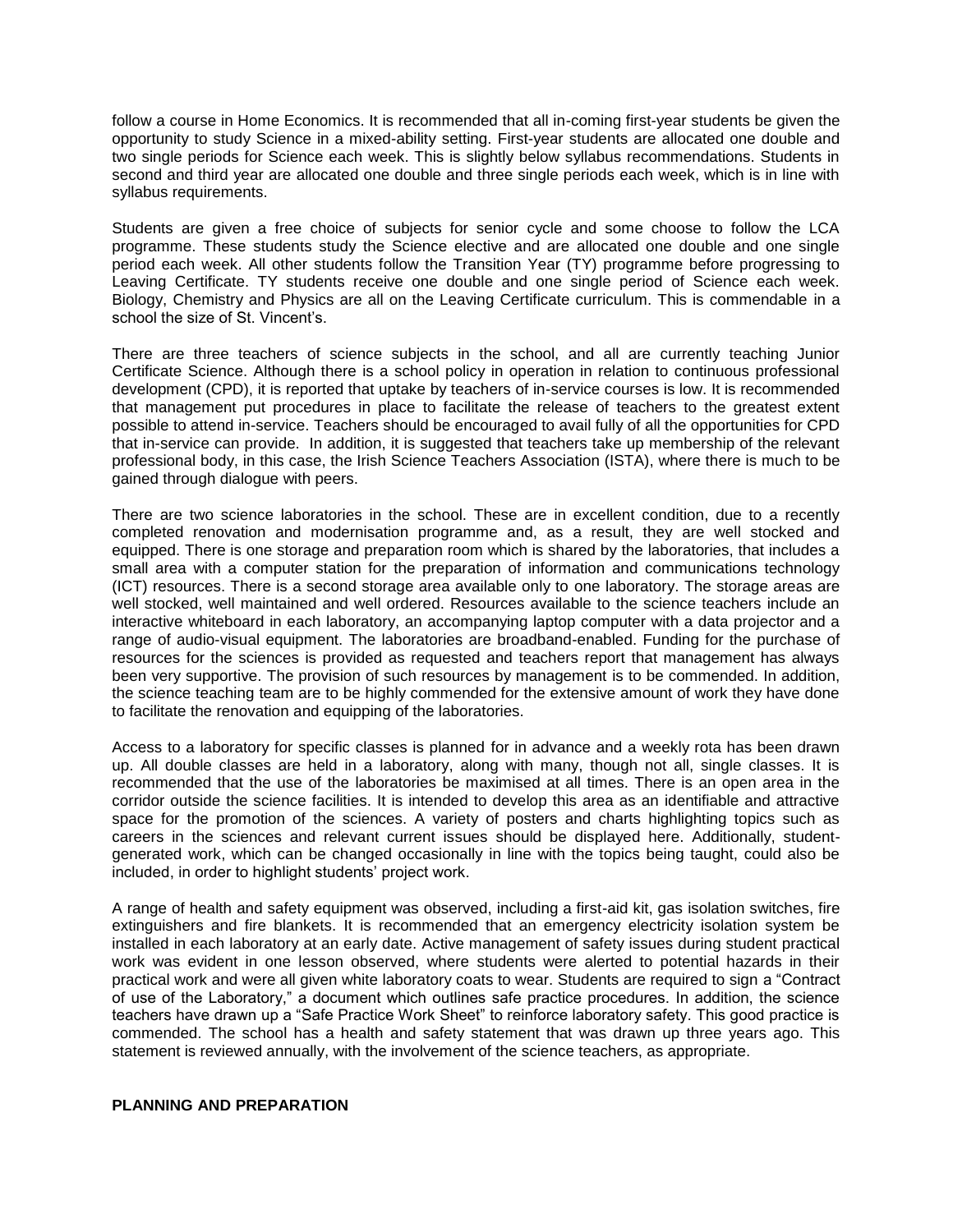There is evidence of a strong sense of collegiality among the science teachers and the level of cooperation is very high. There is a recognised co-ordinator for Science whose duties are part of a post of responsibility. These duties include stock control and ordering of equipment, and liaising with school management. It is recommended that a written job description be prepared and agreed, in order to formalise the work of this post. Very frequent informal meetings of the science teachers take place. This has facilitated the already-mentioned refurbishment of the laboratories. In addition, these meetings are used to share good practice and to develop and share ICT-based resources and methodologies. The members of the science team have developed their expertise in the use of ICT to the extent that they are now providing training for other staff members.

It is recommended that the science teachers now turn their attention to the development of a collaborative curricular plan for the teaching of Junior Certificate Science. This plan should list the aims and objectives of the science department, provide information on the manner in which classes are arranged and detail how access to higher and ordinary levels is managed. The plan should contain a list of topics to be completed by the end of each term for each of the three years of junior cycle, drawn up with reference to the Junior Certificate science syllabus. There should be reference to effective teaching methodologies and to differentiation, in the specific context of the school and its students. In addition, planning should be expanded to cover the use of ICT. The website of the Junior Certificate Science Support Service has much useful information in this regard and is at [www.jcsss.ie.](http://www.jcsss.ie/)

Over time, the curricular content of the plan can be further broken down into a monthly list of topics, listing the accompanying mandatory practical work and also the resources to be deployed to support the teaching of each topic. Further helpful advice is available on the School Development Planning Initiative (SDPI) website at [www.sdpi.ie](http://www.sdpi.ie/) and the website of the Second Level Support Service at [www.slss.ie.](http://www.slss.ie/)

Objectives should be defined for the various assessments administered during the school year so that appropriate types of examinations can be administered. The inclusion of assessment criteria, appropriate to each age group across a range of skills, would assist teachers and standardise practice. It is recommended that the approach of *Assessment for learning* (AfL) be examined and adopted. Further information about AfL can be found on the website of the National Council for Curriculum and Assessment at [www.ncca.ie.](http://www.ncca.ie/)

Planning for students following the LCA science elective should focus on the completion of specific chosen modules, taking account of the approaches to teaching and learning that are fundamental to the programme. There should be greater liaison between the science department and the LCA co-ordinator to ensure the appropriateness of the teaching methodologies, to reinforce the cross-curricular elements of the course, and to ensure that there is an appropriate linking and inclusion of aspects of science in the student assessment tasks. It is recommended that focussed in-service be sought by the science department in this regard.

The behaviour of a small number of students in the school can be challenging and it was stated, during the inspection, that this has implications for the safe use of the laboratories. This was also stated as one of the reasons for not having Science on the curriculum for all students at junior cycle. Planning has taken place at whole-school level in order to address such difficulties and the school has a code of behaviour in place. In the context of Science being made available to all students, as recommended above, it is important that lessons are planned so as to anticipate and minimise such difficulties as may arise and that appropriate action should take place when instances of misbehaviour occur. Students should be kept actively engaged in their learning at all times, thereby minimising opportunities for disruption.

In the classes observed there was evidence of short-term planning. Teachers were familiar with the subject matter of their lessons and there was a theme running through each lesson. Materials necessary for class and for student-centred investigative work had been prepared in advance. This preparation contributed to the quality of learning and is praiseworthy.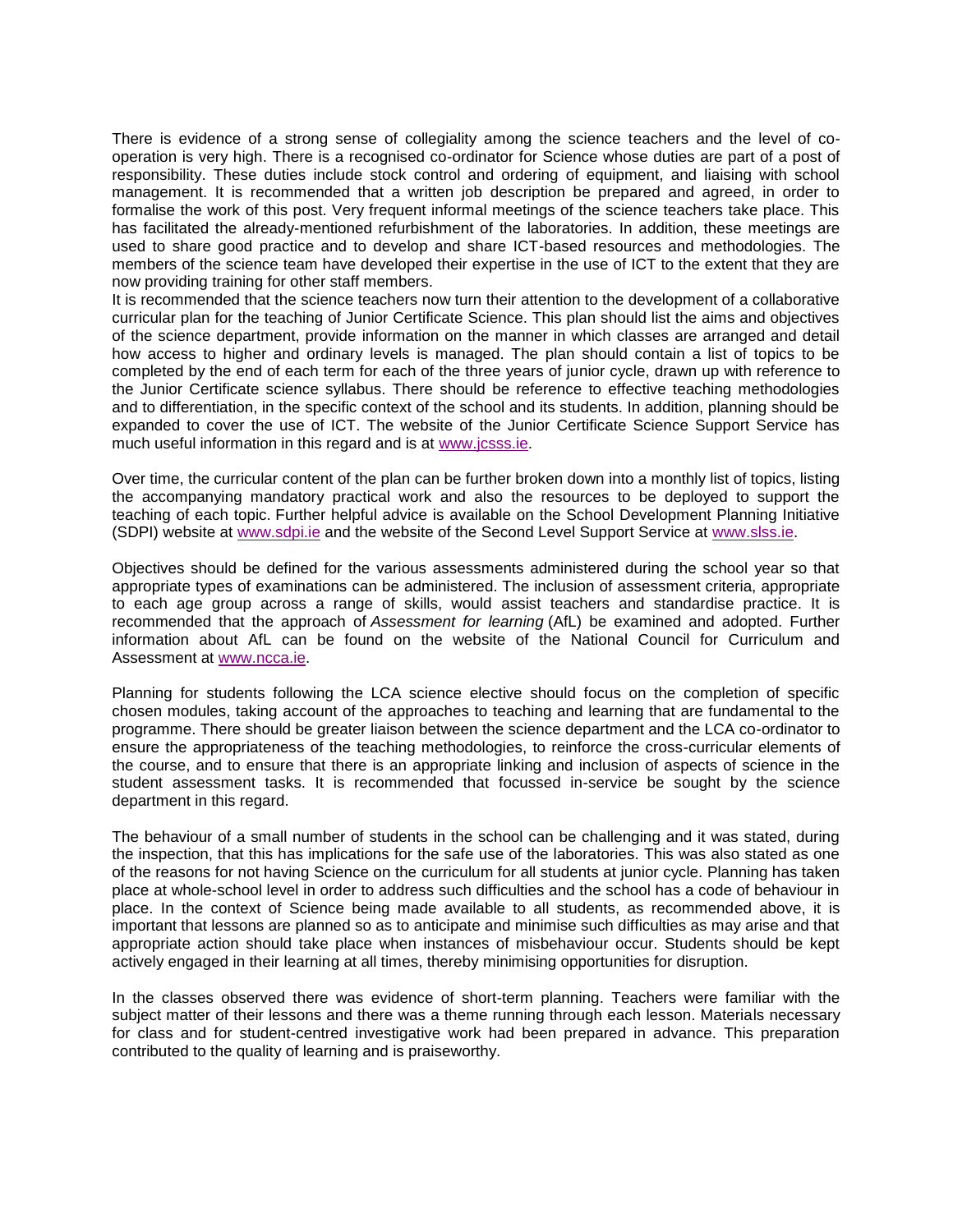#### **TEACHING AND LEARNING**

In all of the classes visited, there was a disciplined atmosphere. The rapport between teachers and students was good and this is to be commended. Teachers were enthusiastic, patient and considerate of students, and they demonstrated very good classroom management skills. The approach to their work was professional and business-like and a good learning environment was evident in all of the lessons observed. Good progress was made in all lessons. The level of two-way communication in classrooms was relevant to the task at hand. Most students were attentive, interested and anxious to participate in the learning process.

There was evidence of differentiation in the manner in which lessons were conducted and all students were given an opportunity to achieve according to their abilities. The teachers had a high expectation of their students, were affirming of students' efforts and they moved through the classroom assisting, examining and encouraging their students. Student behaviour was very good at all times.

Teachers were very knowledgeable regarding their subject matter, presentations were clear and concise and lessons proceeded at a suitable pace. Ecology, measurement, acids and bases, and flowers were among the topics covered during the lessons. Continuity from previous lessons was good and new information was well linked to previous learning. During the lessons the teachers used language that was appropriate to the needs of their students while maintaining the precision required by the subject matter. This is excellent practice.

A variety of methodologies was observed. These included student practical work, demonstrations, group work, questioning, discussion, teacher talk and the use of ICT. The methodologies were seamlessly integrated into the lessons. There was appropriate use of handouts and student worksheets. Most lessons were well structured and students were kept busy and actively engaged at all times. Best practice was seen where lesson objectives were written on the board at the beginning of the lesson, previous learning was then reviewed and written homework was checked in order to set the stage for moving on. This was followed by the presentation of new material, using appropriate methodologies, and students were provided with opportunities to put the new learning into practice. It is important to review progress in terms of the lesson objectives at the end of the lesson. There was a good balance between active learning methodologies and teacher-centred presentations in most lessons.

Questioning of students was frequently used to check on levels of knowledge and understanding, which is to be commended. Best practice was seen where students were given time to formulate their answers and were encouraged to put up their hands before a respondent was chosen. Good use of questioning is also a useful tool for drawing out those students who would otherwise participate minimally in class. Questions ranged from the factual, testing recall, to questions of a higher order that were more challenging and encouraged students to think at a deeper level. All teachers are encouraged to give thought to their use of questioning as a strategy in order to enhance the quality of learning opportunities for students.

The practical work that was undertaken was efficiently organized and implemented. In one class visited, an excellent example of how to implement an investigative approach to student practical work was observed. This approach is highly commended. The students worked in groups of two and demonstrated a mature approach to their work. Best practice was observed where the teacher facilitated plenary sessions before and after the experiment, thus ensuring that the students clearly understood the purpose of the practical work and had an opportunity to discuss and rationalize their findings afterwards. This is laudable.

Good practice concerning the minimal use of textbooks was apparent during the lessons. Homework, where given, was appropriate to the lesson content, was varied as to type and was designed to assist the student in learning and understanding the topic in question. However, practice was uneven. Best practice was seen where giving homework was integrated into the lesson and reference to this homework was made at several points during the lesson, thus making the homework a central part of the learning process. All the science teachers should carry out this excellent practice.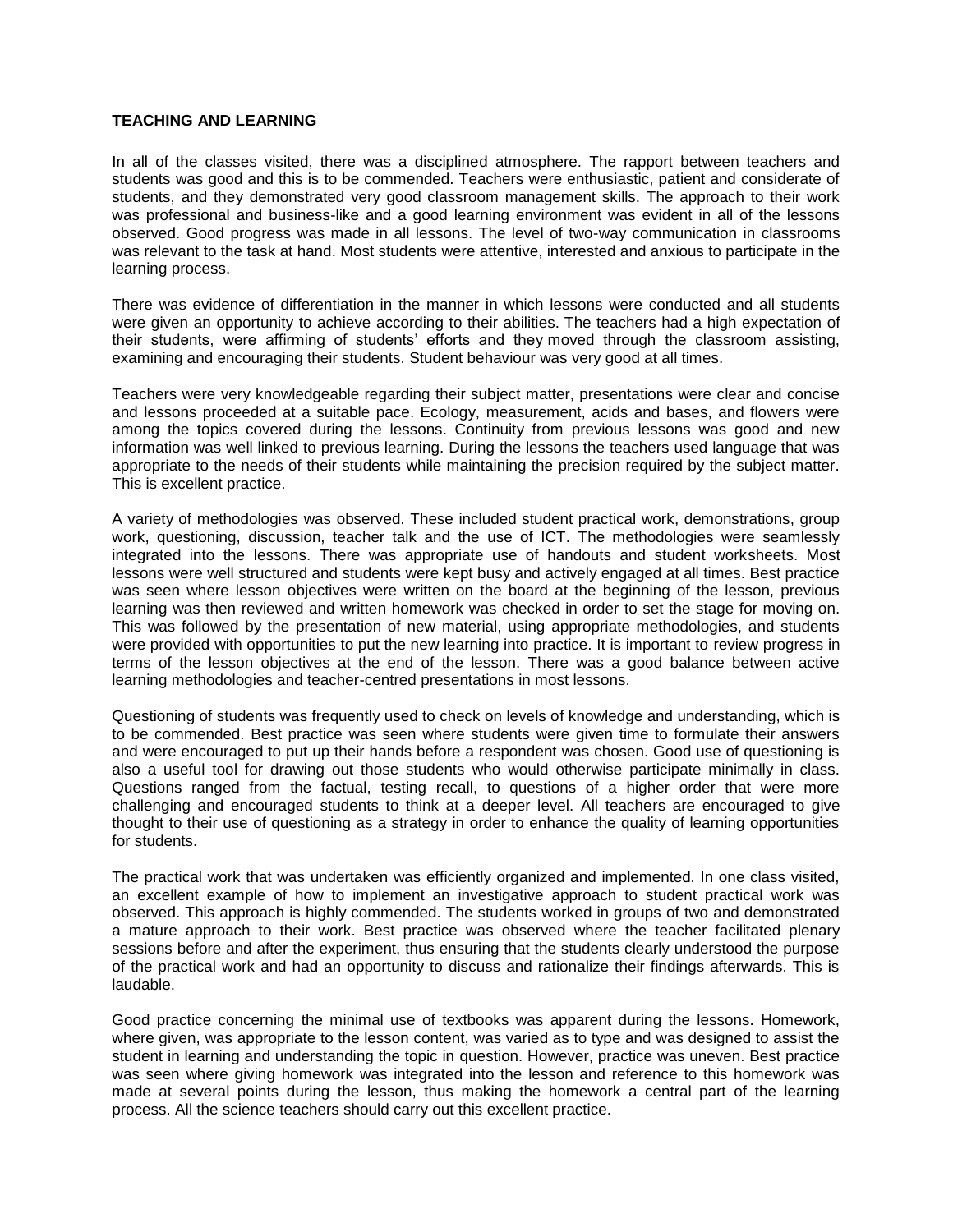#### **ASSESSMENT**

Students demonstrated a positive attitude towards Science as evidenced by the level of engagement and interest observed during the lessons visited. Students displayed a good level of knowledge, understanding and skills during interaction with the inspector. Formative assessment of student learning is carried out on an ongoing basis by questioning in class, through correction of homework and through the excellent level of teacher movement and observation of students during class that was noted by the inspector.

Junior Certificate students kept laboratory workbooks up-to-date as evidence of practical work being carried out. This is a very important aspect of new and revised syllabuses in the science area. While the quality of reporting in some of the workbooks was excellent, others were of a lesser quality, and overall there was some variation. The level of attention that teachers give to examining and correcting notebooks is uneven, and it is recommended that all teachers check and annotate laboratory notebooks on a regular basis. This is an excellent means of encouraging students and of pointing the way towards improvement. Additionally, LCA students should complete the appropriate Key Assignments at the end of each module of their course, without which they cannot be given credit for their coursework. They should also be given regular feedback on all exercises they complete and on all practical work they report on.

All classes are assessed by means of a Christmas examination. Formal assessments are held for noncertificate examination classes in the summer. Questions on mandatory practical work are included in these examinations. Certificate examination classes sit mock examinations in the spring. In most cases, the students' scripts are assessed by their teachers. Additional testing is at the discretion of individual teachers. Records of assessment are held in teachers' own diaries and in the school office.

Results of assessments and progress reports are communicated to parents by means of Christmas and summer reports for non-certificate examination classes, and following Christmas and mock examinations for third-year and sixth-year students. Communication with parents is achieved by means of parentteacher meetings and through parents' nights where relevant. In addition, the student journal, that all students are required to keep, is used to communicate with parents. The school operates an open door policy and parents are encouraged to contact the school if they have any concerns regarding their children's performance.

There was evidence of record keeping by teachers, covering such areas as student attendance, assessment records and homework. This is good practice. The recorded information can be used to build up student profiles and can form the basis of very useful evidence in communicating student progress to parents and in advising both students and parents on choice of subjects at senior level and on what level of examination paper to choose in certificate examinations.

#### **SUMMARY OF MAIN FINDINGS AND RECOMMENDATIONS**

The following are the main strengths identified in the evaluation:

- A professional approach is taken to the teaching of Science in St. Vincent's CBS.
- Science is well supported by the good provision of resources.
- There is good rapport between teachers and students. A positive atmosphere was observed in all the classes visited. Students were motivated and eager to engage in learning processes.
- Lessons observed were planned to ensure continuity and progression and with careful advance preparation of the necessary resource material.